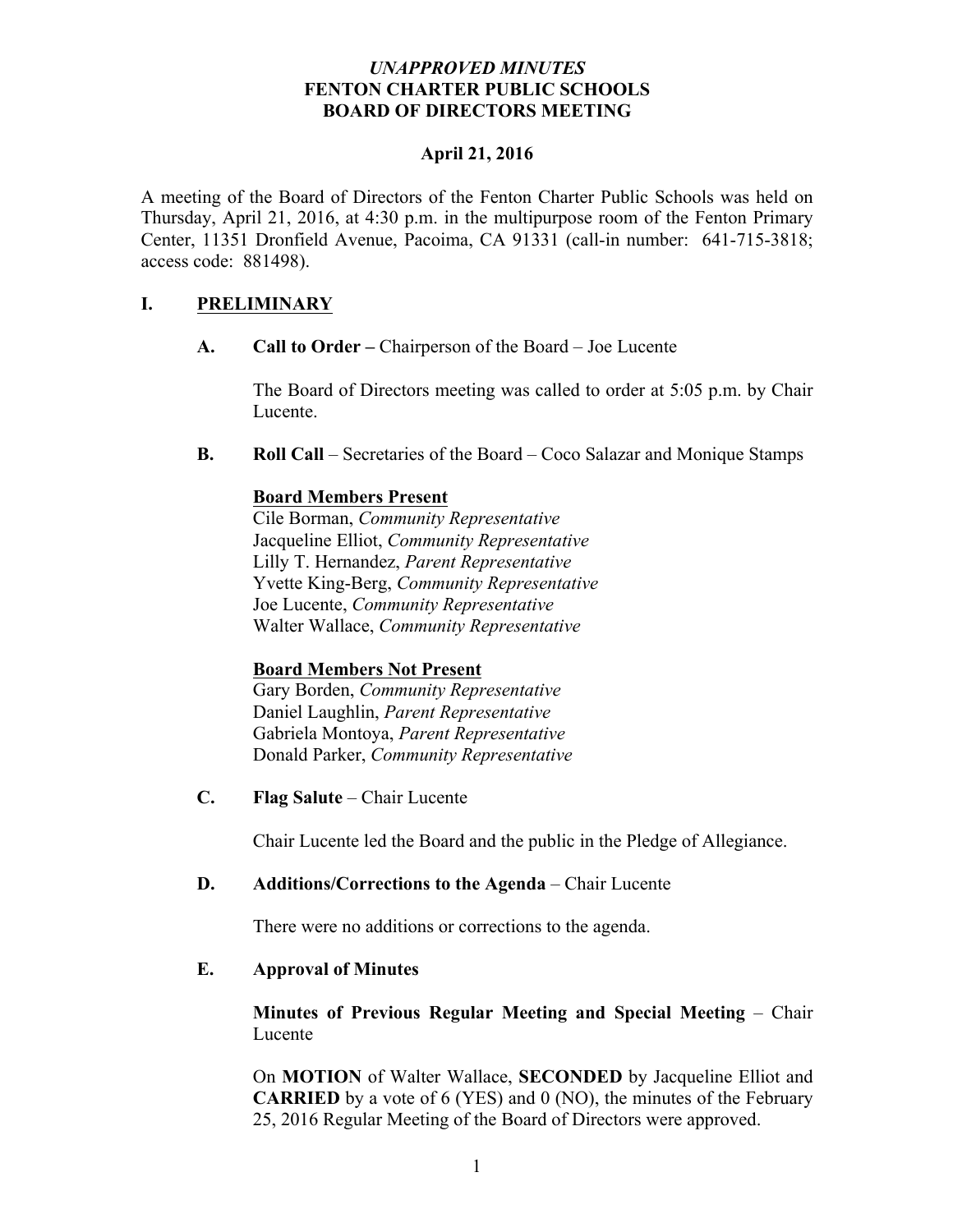### **Minutes of Special Meeting** – Chair Lucente

On **MOTION** of Walter Wallace, **SECONDED** by Jacqueline Elliot and **CARRIED** by a vote of 6 (YES) and 0 (NO), the minutes of the March 10, 2016 Special Meeting of the Board of Directors were approved.

# **II. COMMUNICATIONS**

## **A. Presentations from the Public** – Chair Lucente

There were no presentations from the public.

## **B. Committee/Council Reports**

Minutes of all meetings held by any committee and/or council were sent to the Board Members prior to this meeting.

There were no further reports by committees/councils.

# **C. Treasurer/CFO's Report**

Kristin Dietz, Vice President of EdTec, and Treasurer and CFO of the FCPS, presented monthly, profit and loss statements, revenue, expenditures and a year-to-date projection for the Fenton Charter Public Schools. The following reports where presented:

- April 2016 Financial Update
- January and February 2016 Financials (all sites)
- Second Interim Reports Submitted to LAUSD on March 9, 2016 for Fenton Avenue Charter School, Fenton Primary Center, Santa Monica Boulevard Community Charter School, Fenton Academy for Social and Emotional Learning, and Fenton STEM Academy

## **D. Directors' Reports**

Fenton Avenue Charter School (FACS) – Stacy Carroll Hutter, Director, reported.

Santa Monica Boulevard Community Charter School (SMBCCS) – Dr. David Riddick, Director, reported.

Fenton Primary Center (FPC) – Richard Parra, Director, reported.

Fenton STEM Academy (STEM) – Jennifer Miller, Director, reported.

Fenton Charter Leadership Academy (FCLA) – Lee Melo, Director, reported.

## **E. Executive Director's Report**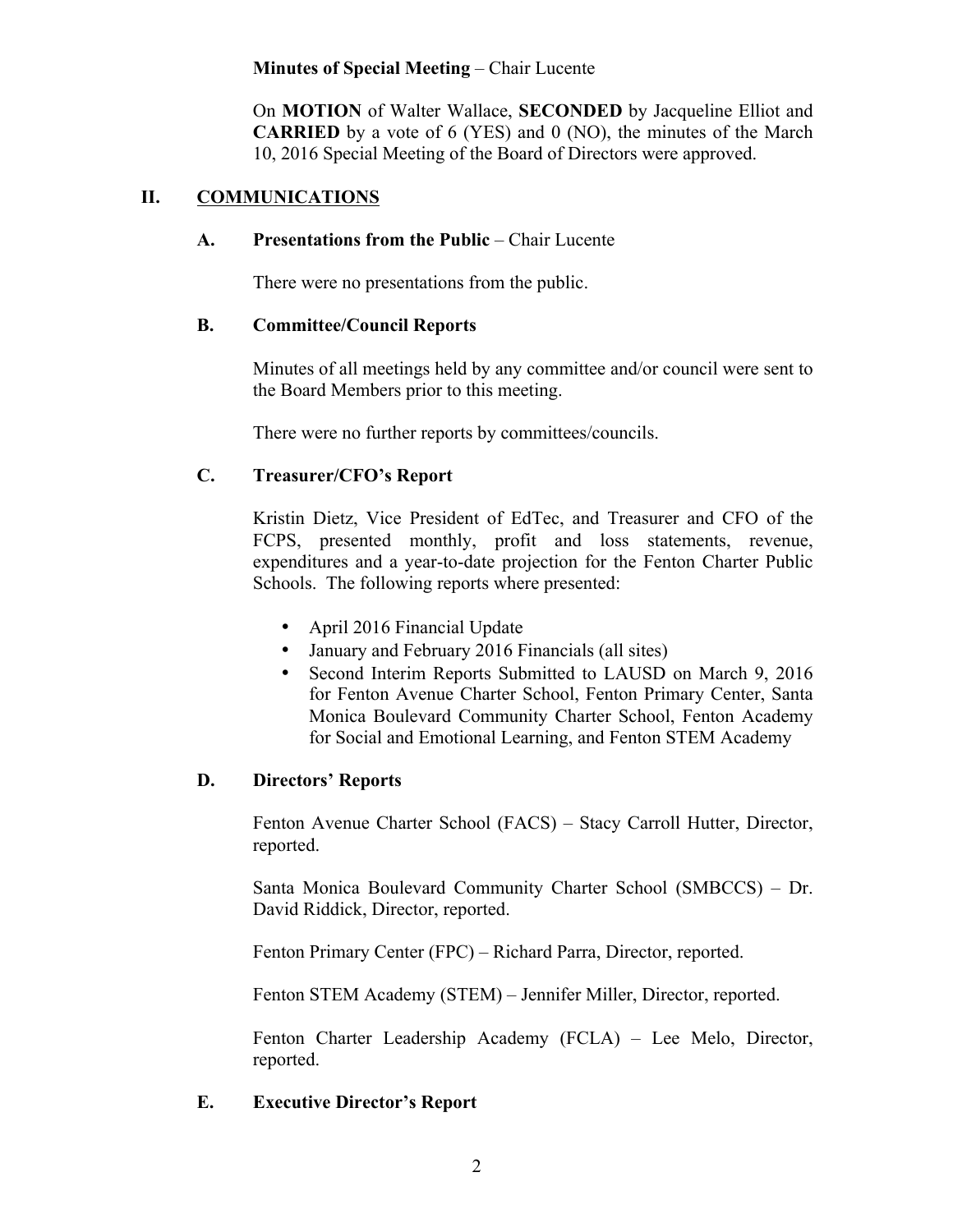Fenton Charter Public Schools (FCPS) – Irene Sumida, Executive Director, reported.

### **III. CONSENT AGENDA ITEMS**

- **A. Recommendation to approve 2016-2017 calendars for special education staff, office and administrative staff, and year round employees**
- **B. Recommendation to approve 2016-2017 staff rosters for Fenton Avenue Charter School, Fenton Primary Center, Santa Monica Boulevard Community Charter School, Fenton Charter Leadership Academy and Fenton STEM Academy**
- **C. Recommendation to approve Request for Allowance of Attendance Because of Emergency Conditions**
- **D. Recommendation to approve proposal from Kaiser Permanente for employee medical insurance for 2016-2017**

On **MOTION** of Yvette King-Berg, **SECONDED** by Cile Borman and **CARRIED** by a vote of 6 (YES) and 0 (NO), the recommendation to approve the Consent Agenda was approved.

## **IV. ITEMS SCHEDULED FOR ACTION**

**A. Recommendation to approve addition to FCPS OPEB Board of Trustees**

On **MOTION** of Walter Wallace, **SECONDED** by Yvette King-Berg and **CARRIED** by a vote of 6 (YES) and 0 (NO), the recommendation to approve the addition to the FCPS OPEB Board of Trustees was approved.

#### **B. Recommendation to approve IRS Form 990 for the Fenton Charter Public Schools**

On **MOTION** of Yvette King-Berg, **SECONDED** by Lilly T. Hernandez and **CARRIED** by a vote of 6 (YES) and 0 (NO), the recommendation to approve IRS Form 990 for the Fenton Charter Public Schools was approved.

## **C. Recommendation to approve action to rescind Board Resolution #16 to absolve all Fenton schools from CMO costs the first year of operation**

On **MOTION** of Walter Wallace, **SECONDED** by Jacqueline Elliot and **CARRIED** by a vote of 6 (YES) and 0 (NO), the recommendation to approve action to rescind Board Resolution #16 (to absolve all Fenton schools from CMO costs the first year of operation) was approved.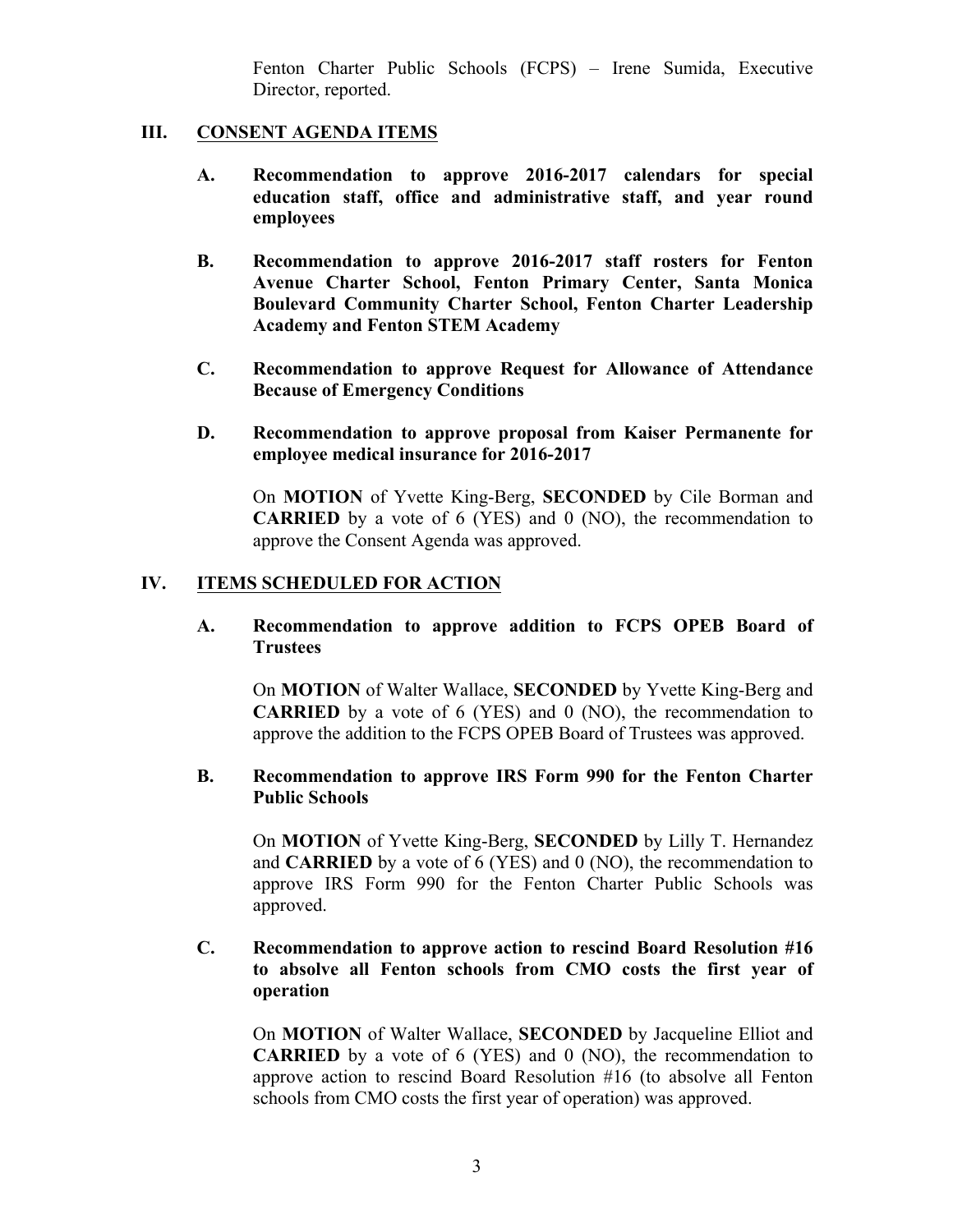## **D. Recommendation to approve Board Resolution #19 to waive CMO fees for FCLA and STEM for first year of operation**

On **MOTION** of Yvette King-Berg, **SECONDED** by Cile Borman and **CARRIED** by a vote of 6 (YES) and 0 (NO), the recommendation to approve Board Resolution #19 to waive CMO fees for FCLA and STEM for the first year of operation was approved.

## **E. Recommendation to approve Board Resolution #20 (formula for calculation of CMO fees)**

On **MOTION** of Yvette King-Berg, **SECONDED** by Jacqueline Elliot and **CARRIED** by a vote of 6 (YES) and 0 (NO), the recommendation to approve Board Resolution #20 (formula for CMO fees) was approved.

### **F. Recommendation to approve Board Resolution #21 to seek funding to implement energy-saving measures at Fenton schools**

On **MOTION** of Walter Wallace, **SECONDED** by Yvette King-Berg and **CARRIED** by a vote of 6 (YES) and 0 (NO), the recommendation to approve Board Resolution #21 to seek funding to implement energysaving measures at the Fenton schools was approved.

## **G. Recommendation to approve audit firm of Wilkinson, Hadley, King and Company, LLP to conduct June 30, 2016 independent audit of FCLA and STEM**

On **MOTION** of Jacqueline Elliot, **SECONDED** by Walter Wallace and **CARRIED** by a vote of 6 (YES) and 0 (NO), the recommendation to approve Wilkinson, Hadley, King and Company, LLP to conduct the June 30, 2016 independent audit of FCLA and STEM was approved.

Additionally, the fees for audit services for all five schools were presented for review by the board:

| <b>School</b>                     | Fee      |
|-----------------------------------|----------|
| Fenton Avenue Charter School      | \$15,300 |
| Santa Monica Blvd. Community      | \$13,300 |
| Charter School                    |          |
| Fenton Primary Center             | \$9,200  |
| Fenton Charter Leadership Academy | \$7,000  |
| Fenton STEM Academy               | \$7,000  |

The board was reminded that Fenton Avenue Charter School, Fenton Primary Center and Santa Monica Boulevard Community Charter School are on a multi-year contract that was approved previously by the board; this is the last year of the contract and the organization will request proposals next year for the June 30, 2017 consolidated audit.

## **H. Recommendation to approve Contract Renewal Agreement with School Nutrition Plus**